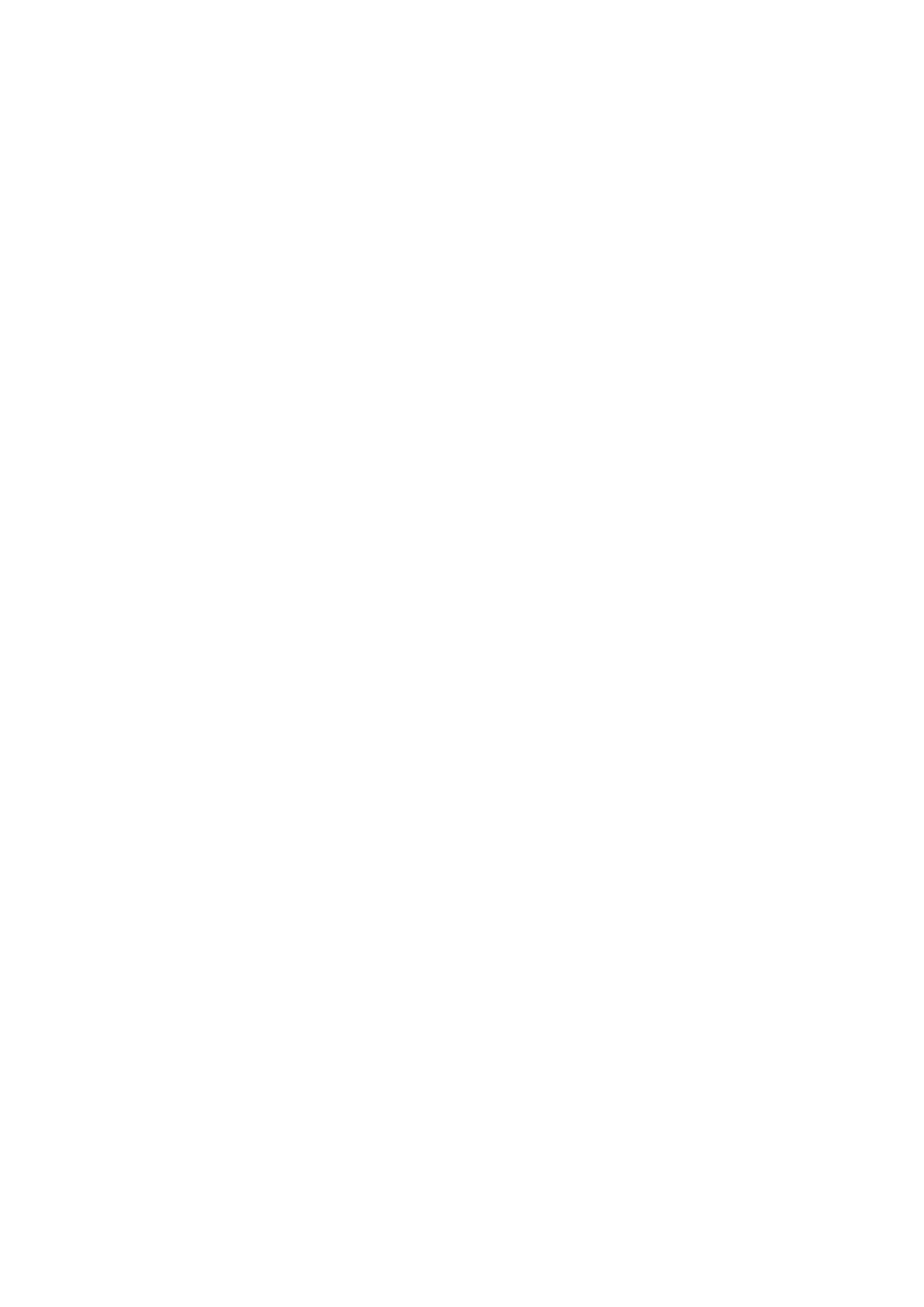### **REPORT**

#### **Background**

Ensuring that the laws making provision about intellectual property in Jersey are modern (and consistent with international standards) is an important policy objective for the Government of Jersey so as to encourage businesses of many types to locate and invest in the Island.

At the moment there are three laws in Jersey making provision about intellectual property rights that arise as a result of registration, namely laws relating to trade marks, patents and registered designs. The below three laws essentially provide for reregistration of intellectual property first registered in the United Kingdom (the "UK").

- [Trade Marks \(Jersey\) Law 2000](https://www.jerseylaw.je/laws/current/Pages/05.900.aspx) (the "Trade Marks Law")
- [Registered Designs \(Jersey\) Law 1957](https://www.jerseylaw.je/laws/current/Pages/05.700.aspx) (the "Registered Designs Law")
- [Patents \(Jersey\) Law 1957](https://www.jerseylaw.je/laws/current/Pages/05.575.aspx) (the "Patents Law").

#### **Registration in Jersey**

<span id="page-2-4"></span>Each law permits registration in Jersey of the relevant intellectual property right (i.e. trade mark, registered design or patent) that is valid in the UK[.](#page-2-0) $<sup>1</sup>$  The person who is the</sup> proprietor of the right in the UK, is the person who can apply for registration in Jersey. The Judicial Greffier is the registrar to whom an application for registration must be made, with a Register of Rights maintained at the Judicial Greffe. There is no examination of the UK right for compliance with the various requirements in UK law that apply before there can be a registration in Jersey, but in each case the secondary registration in Jersey can only remain in force so long as the right remains in force in the UK.

#### **Other types of registration**

In addition to provisions dealing with applications for registration in Jersey of a trade mark, registered design or patent first registered in the UK, each of the three laws also makes provision for applications for other (related) types of registration in Jersey.

#### *1. Trade marks*

<span id="page-2-5"></span>If the registration of a trade mark in the UK has been renewed, the Trade Marks Law enables the registered proprietor to apply to the registrar for the registration of the renewal in Jersey[.](#page-2-1)<sup>2</sup> Furthermore, the Trade Marks Law also makes provision for applications for the registration of assignments and other transfers of and interests in, as well as licences of, registered trade marks[.](#page-2-2)<sup>3</sup>

#### <span id="page-2-6"></span>*2. Registered designs*

<span id="page-2-7"></span>If the period for which a right in a registered design subsists has been extended in the UK or where a lapsed right in a design has been restored in the UK, the Registered Designs Law allows the registered proprietor to apply to the Judicial Greffier for the registration of the extension or restoration of the right in Jersey[.](#page-2-3)<sup>4</sup> Additionally, similar to the Trade Marks Law, the Registered Designs Law also contains a provision

<span id="page-2-0"></span> $\frac{1}{2}$  $\frac{1}{2}$  $\frac{1}{2}$  Article 4 of each of the three laws.

<span id="page-2-1"></span>[<sup>2</sup>](#page-2-5) Article 5 of the Trade Marks Law.

<span id="page-2-2"></span> $\frac{3}{2}$  $\frac{3}{2}$  $\frac{3}{2}$  Article 6 of the Trade Marks Law

<span id="page-2-3"></span> $\frac{4}{3}$  $\frac{4}{3}$  $\frac{4}{3}$  Article 5 of the Registered Designs Law.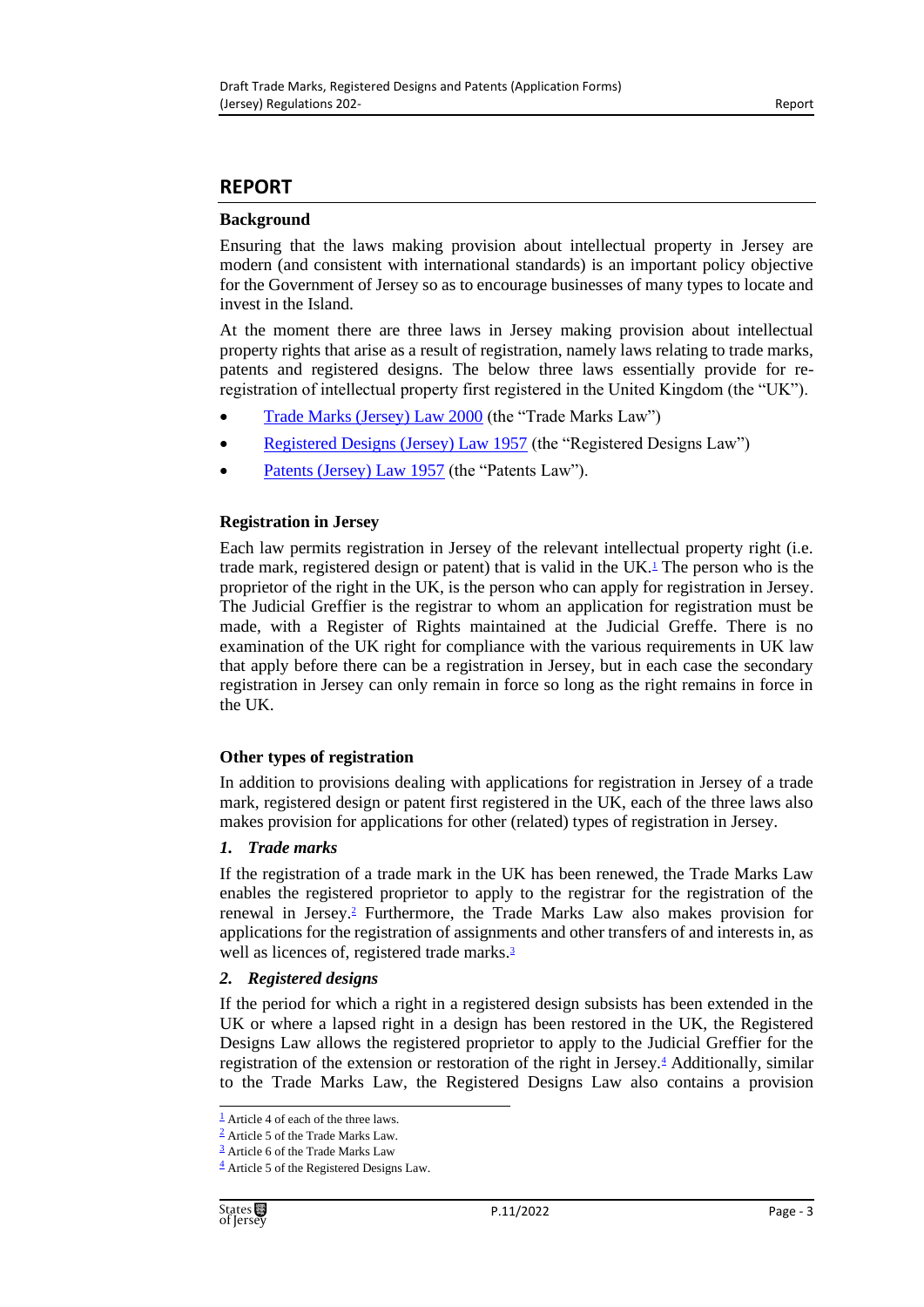<span id="page-3-4"></span>regarding applications for the registration of assignments, licences and other titles in a registered design[.](#page-3-0)<sup>5</sup>

#### *3. Patents*

Where a patent has been registered and the competent authority in the UK has either:

- made an order extending the term of the patent;
- granted a patent of addition for the improvement or modification of the patent so registered;
- where the patent has lapsed, made an order restoring the patent; or
- issued a decision or made an order allowing the amendment of the specification or drawings of the patent,

<span id="page-3-5"></span>the Patents Law enables the person in whose name the patent is registered to apply to the Judicial Greffier for the registration of such order, grant or decision[.](#page-3-1)<sup>6</sup>

<span id="page-3-6"></span>Furthermore, the Patents Law deals with applications for the registration of an amendment or restoration of a registered "European patent (U.K.)", when the amendment or restoration is made in accordance with the European Patent Convention and is treated under UK legislation as if it had been made under that legislation[.](#page-3-2)<sup>7</sup> Finally, the Regulations also amend the Patents Law with respect to the registration of assignments and other titles in a registered patent to be consistent with similar provisions in the Trade Marks Law and Registered Designs Law[.](#page-3-3)<sup>8</sup>

#### <span id="page-3-7"></span>**Manner of application**

#### *1. Trade Marks*

The Trade Marks Law provides that for each type of application for registration in Jersey, as outlined, the application must be made in "such manner as may be prescribed". Article 1 of the Trade Marks Law stipulates that "prescribed" means prescribed by Order made by the Minister for External Relations and Financial Services (the "Minister"). In accordance with the applicable provisions, the manner of application for registration in Jersey is currently prescribed in the [Trade Marks \(Jersey\)](https://www.jerseylaw.je/laws/current/Pages/05.900.30.aspx)  [Order 2000](https://www.jerseylaw.je/laws/current/Pages/05.900.30.aspx) (the "Order"), which contains application forms for each type of registration as set out in the Law.

As a result of the current legal framework, any time an amendment is needed to one, or more, of the application forms included in the Order, however minor, there is an administrative procedure of making Order changes that needs to be completed, which is considered disproportionately onerous in this context. Furthermore, it should be noted that it follows from Article 2(3) of the current Order that the application forms may be modified as directed by the registrar in any event, which is considered appropriate as the registrar is responsible for administering the Jersey Register of Trade Marks.

The purpose of the draft Trade Marks, Registered Designs and Patents (Application Forms) (Jersey) Regulations 202- (the "Regulations") is therefore to amend the legal provisions in the Trade Marks Law that deal with the "manner" of application for registration in Jersey. More specifically, if approved by the States, these Regulations will ensure that in each of the applicable provisions for "such manner as may be prescribed" there is substituted "such manner as the registrar may from time to time



<span id="page-3-0"></span> $\frac{5}{2}$  $\frac{5}{2}$  $\frac{5}{2}$  Article 6 of the Registered Designs Law.

<span id="page-3-1"></span> $6$  Article 5(1) of the Patents Law.

<span id="page-3-2"></span> $\frac{7}{2}$  $\frac{7}{2}$  $\frac{7}{2}$  Articles 5(3) and (4) of the Patents Law.

<span id="page-3-3"></span> $\frac{8}{3}$  $\frac{8}{3}$  $\frac{8}{3}$  Article 6 of the Patents Law.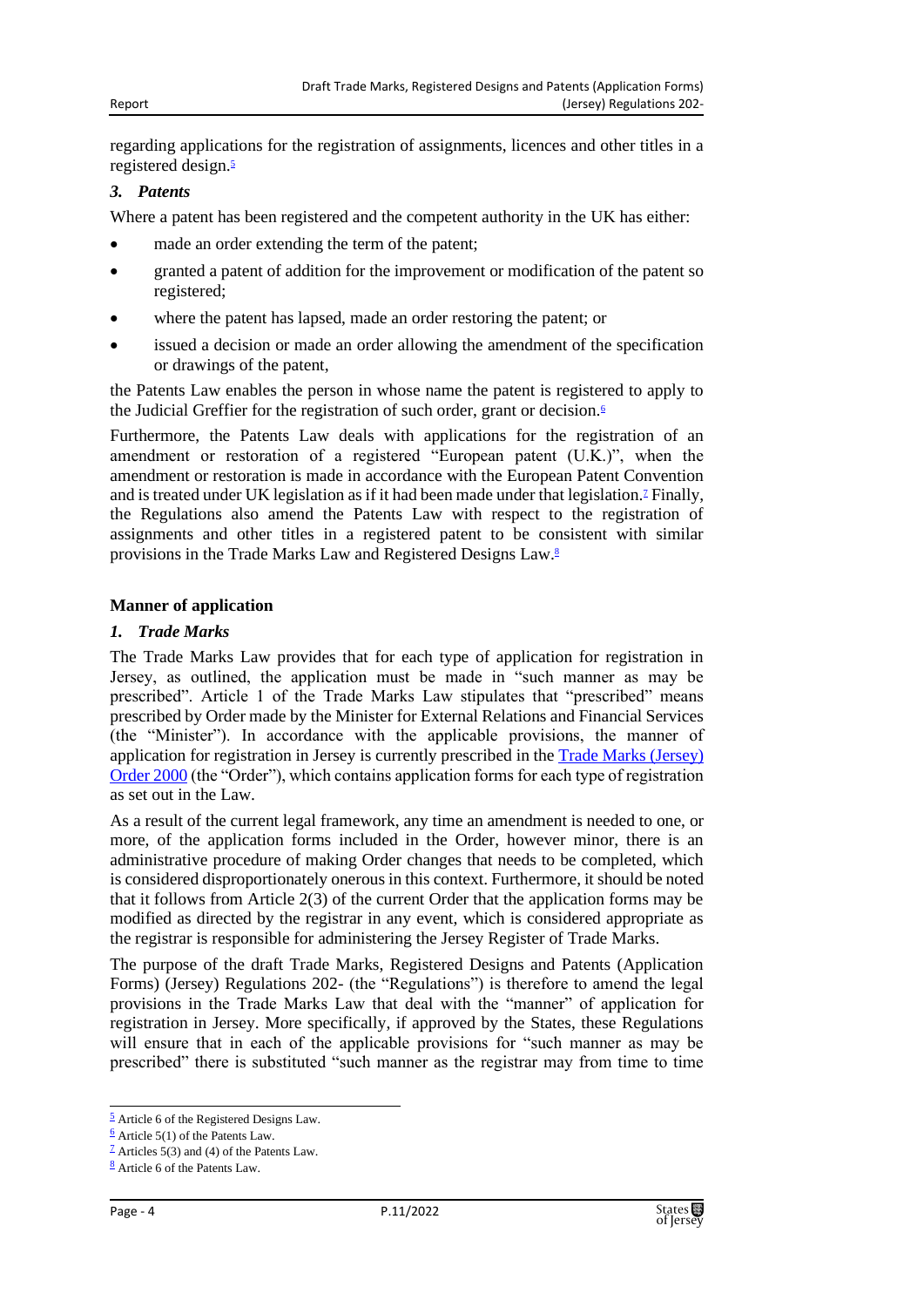specify by publishing a notice, or providing an online form, on a website maintained by the registrar or the States of Jersey"[.](#page-4-0)<sup>9</sup>

<span id="page-4-2"></span>If passed, these Regulations will thus enhance flexibility under the relevant legal provisions by allowing the registrar to publish application forms on a website, including allowing interactive online forms to be used on the website. This would replace the current requirements for static paper-based forms to be prescribed by a Ministerial Order.

#### *2. Registered Designs and Patents*

The Registered Designs Law and the Patents Law both establish that for each type of application for registration in Jersey, as outlined above, the application must be made in "such manner as may be prescribed by rules of court".

Article 13 of th[e Royal Court \(Jersey\) Law 1948](https://www.jerseylaw.je/laws/current/Pages/07.770.aspx) (the "1948 Law") establishes that Rules of Court may be made by the Superior Number of the Royal Court, with the advice and assistance of the Rules Committee. In the area of registered designs and patents, the [Registered Designs Rules 1958](https://www.jerseylaw.je/laws/current/Pages/05.700.50.aspx) and the [Patents Rules 1982](https://www.jerseylaw.je/laws/current/Pages/05.575.50.aspx) currently prescribe the manner in which an application for registration in Jersey must be made and set out the application forms that should be used.

As a result of the current practice, should any of the application forms included in either set of Rules of Court need to be updated, the procedure set out in the 1948 Law must be followed, which is considered a disproportionately cumbersome procedure for making such (often minor and non-substantive) administrative changes. Additionally, both the Registered Designs Rules 1958 and the Patents Rules 1982 currently also stipulate that the forms set out in these Rules may, in any event, be modified as directed by the Judicial Greffier who is responsible for maintaining the Register of Patents and the Register of Designs. In this respect, both sets of Rules of Court are similar to the [Trade Marks](https://www.jerseylaw.je/laws/current/Pages/05.900.30.aspx)  [\(Jersey\) Order 2000.](https://www.jerseylaw.je/laws/current/Pages/05.900.30.aspx)

In order to enhance flexibility under the relevant legal provisions and ensure consistency across all three laws, these Regulations are intended to make similar changes, as outlined above in respect of trade marks, to the Registered Designs Law and Patents Law (i.e. to make the language and manner of application consistent with equivalent provisions in the Trade Marks Law). As such, if passed, these Regulations will ensure that specifying the manner of application for registration of intellectual property under the Registered Designs Law and the Patents Law becomes the responsibility of the Judicial Greffier to decide on and publish (instead of the Superior Number of the Royal Court).

More specifically, the Regulations, if approved by the States, will ensure that in the applicable provisions in both the Registered Designs Law and the Patents Law for "such manner as may be prescribed by rules of court" there is substituted "such manner as the Judicial Greffier may from time to time specify by publishing a notice, or providing an online form, on a website maintained by the Judicial Greffier or the States of Jersey".[10](#page-4-1)

#### <span id="page-4-3"></span>**Modernisation of forms**

If the Regulations are approved by the States, the process to amend the Trade Marks (Jersey) Order 2000, Patents Rules 1982 and Registered Designs Rules 1958 will

<span id="page-4-0"></span> $9$  The provisions that would be amended if the Regulations are approved are Articles 4(3)(a), 5(1) and 6(2) of the Trade Marks Law.

<span id="page-4-1"></span> $\frac{10}{2}$  $\frac{10}{2}$  $\frac{10}{2}$  The provisions that would be amended if the Regulations are approved are Articles 4(3), 5(1) and 6(2) of the Registered Designs Law and Articles  $4(3)$ ,  $5(1)$ ,  $(3)$  and  $(4)$  and  $6(2)$  of the Patents Law.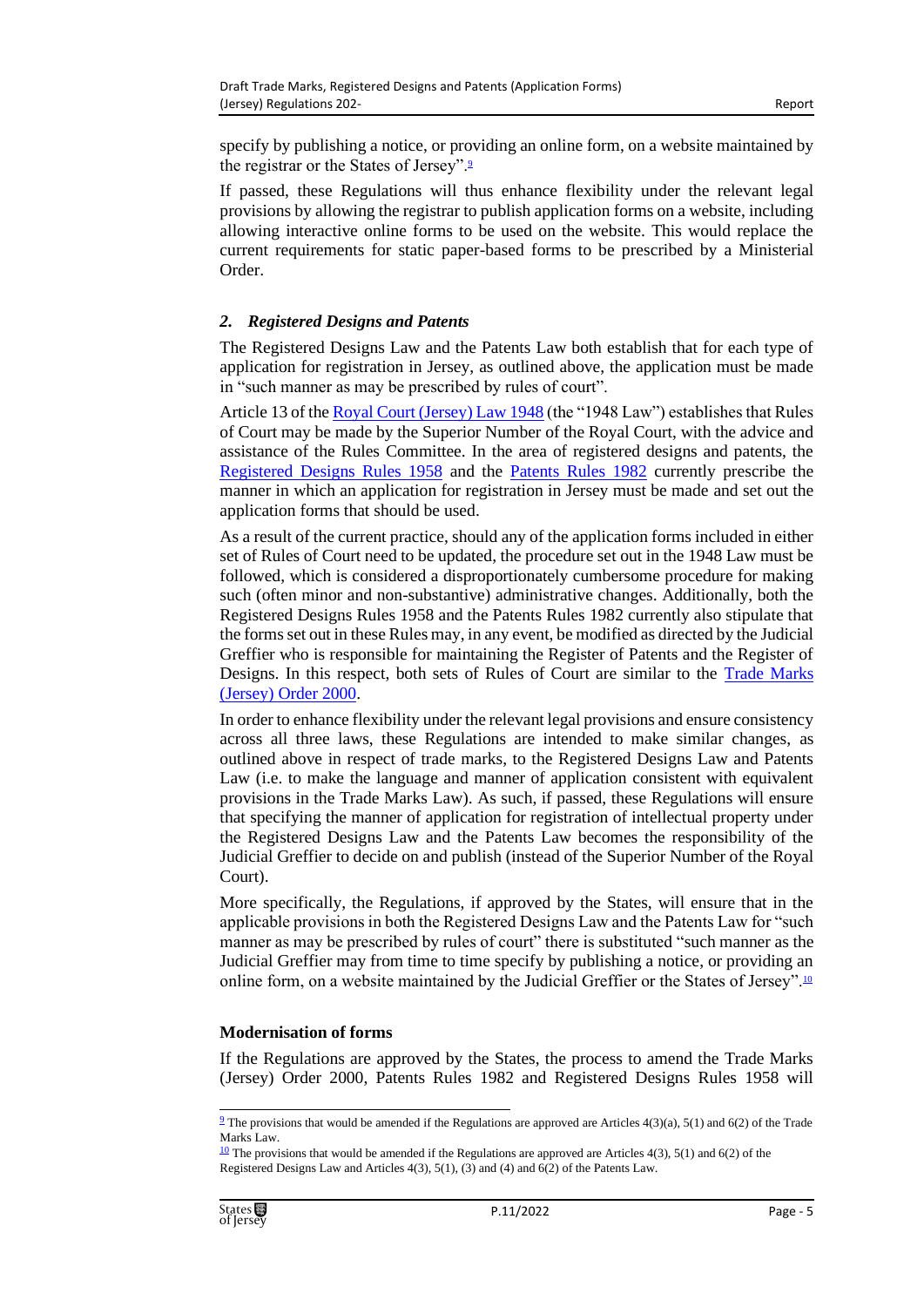subsequently be set in train by the responsible office, in particular, with a view to removing the current out-of-date forms in the Order and both sets of Rules of Court which do not reflect modern society as these currently require a married woman to give her maiden surname and the full name of her husband, stating whether "wife", "widow" or "divorced" when making an application.

Once this process is finalised, any subsequent changes with regard to the manner of application will be for the Judicial Greffier to decide on and publish without the need to bring any further legislative changes to the Trade Marks (Jersey) Order 2000, Patents Rules 1982 or Registered Designs Rules 1958.

#### **Financial and manpower implications**

There would be no additional resource implications as a result of the adoption of these draft Regulations.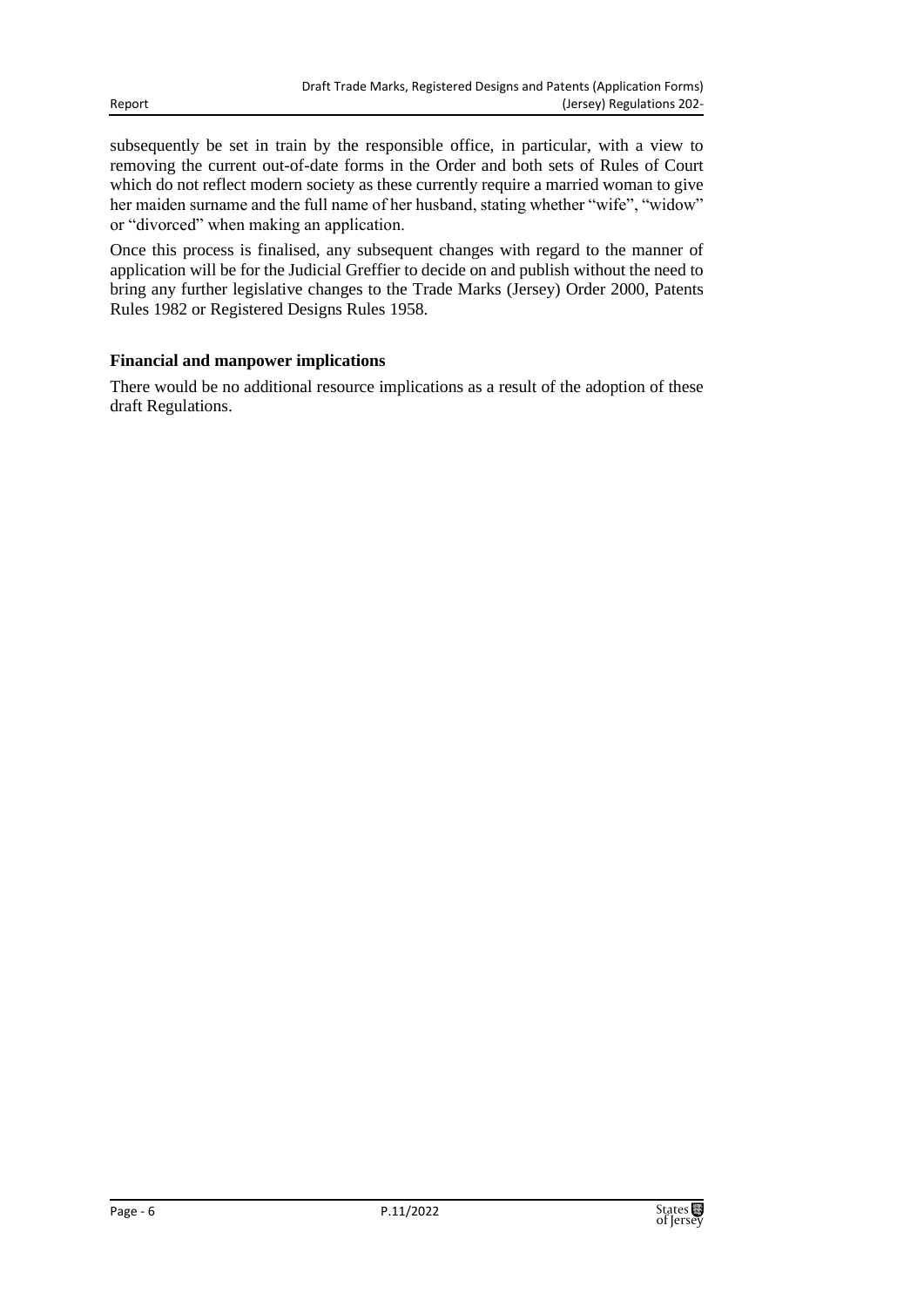# **EXPLANATORY NOTE**

These Regulations, if passed, would amend three Laws relating to intellectual property to allow the Judicial Greffier to publish application forms on a website, including allowing interactive online forms to be used on the website. That would replace the current requirements for static paper-based forms to be prescribed by a Ministerial Order or by rules of court.

The Laws are –

- (a) the Trade Marks (Jersey) Law 2000;
- (b) the Registered Designs (Jersey) Law 1957; and
- (c) the Patents (Jersey) Law 1957.

The applications for which the forms can be published are applications under those Laws for registration of –

- (a) a trade mark, when it relates to goods or services comprised in a United Kingdom trade mark registration (this also covers applications for renewal of registration);
- (b) a title or interest in a trade mark, when the applicant has become entitled to the trade mark (or to a share or interest in it) and has registered the title or interest in the United Kingdom;
- (c) a design, when the applicant is entered in the United Kingdom register of designs as the proprietor of that design;
- (d) an extension or restoration of a right in a design, when the applicant is the registered proprietor of the design and the right has been extended or restored in the United Kingdom;
- (e) a title to or interest in a registered design, when the applicant has become entitled to the registered design (or to a share or interest in it) and has registered the title or interest in the United Kingdom;
- (f) a patent, when the applicant is the grantee of the United Kingdom patent, or has a right to the United Kingdom patent under an assignment or transmission or by operation of law;
- (g) an order, grant or decision of the proper authority in the United Kingdom, extending or restoring a registered patent or allowing for its improvement, modification or amendment;
- (h) an amendment or restoration of a registered "European patent (U.K.)", when the amendment or restoration is made in accordance with the European Patent Convention and is treated under United Kingdom legislation as if it had been made under that legislation;
- (i) a title to or interest in a registered patent, when the applicant has become entitled to the registered patent (or to a share or interest in it) under an assignment or transmission or by operation of law and has registered the title or interest in the United Kingdom.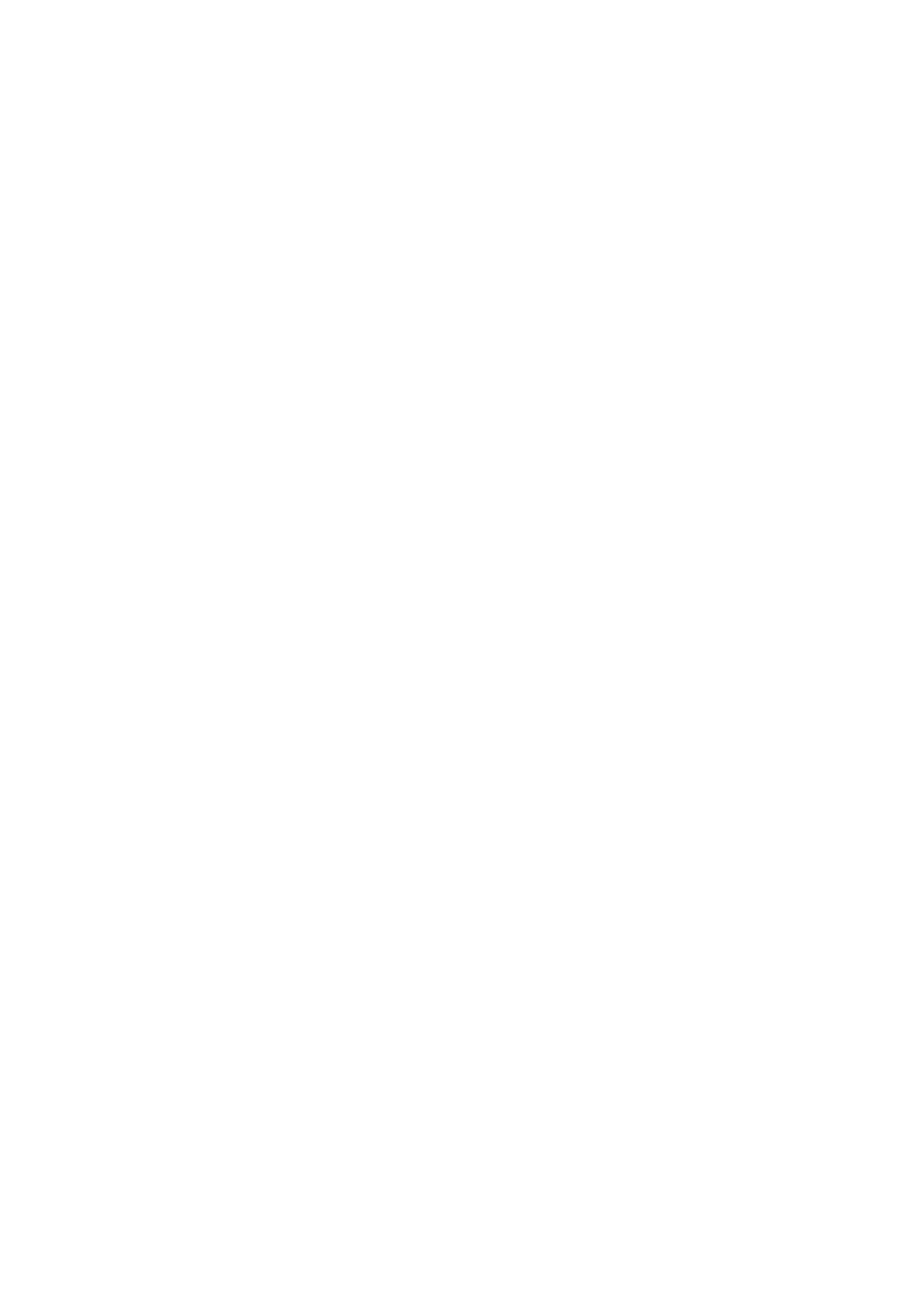

# **DRAFT TRADE MARKS, REGISTERED DESIGNS AND PATENTS (APPLICATION FORMS) (JERSEY) REGULATIONS 202-**

# **Contents**

### **Regulation**

| $1 \quad \blacksquare$            |  |
|-----------------------------------|--|
| $2^{\circ}$                       |  |
| $3^{\circ}$                       |  |
| $\overline{4}$ and $\overline{4}$ |  |
|                                   |  |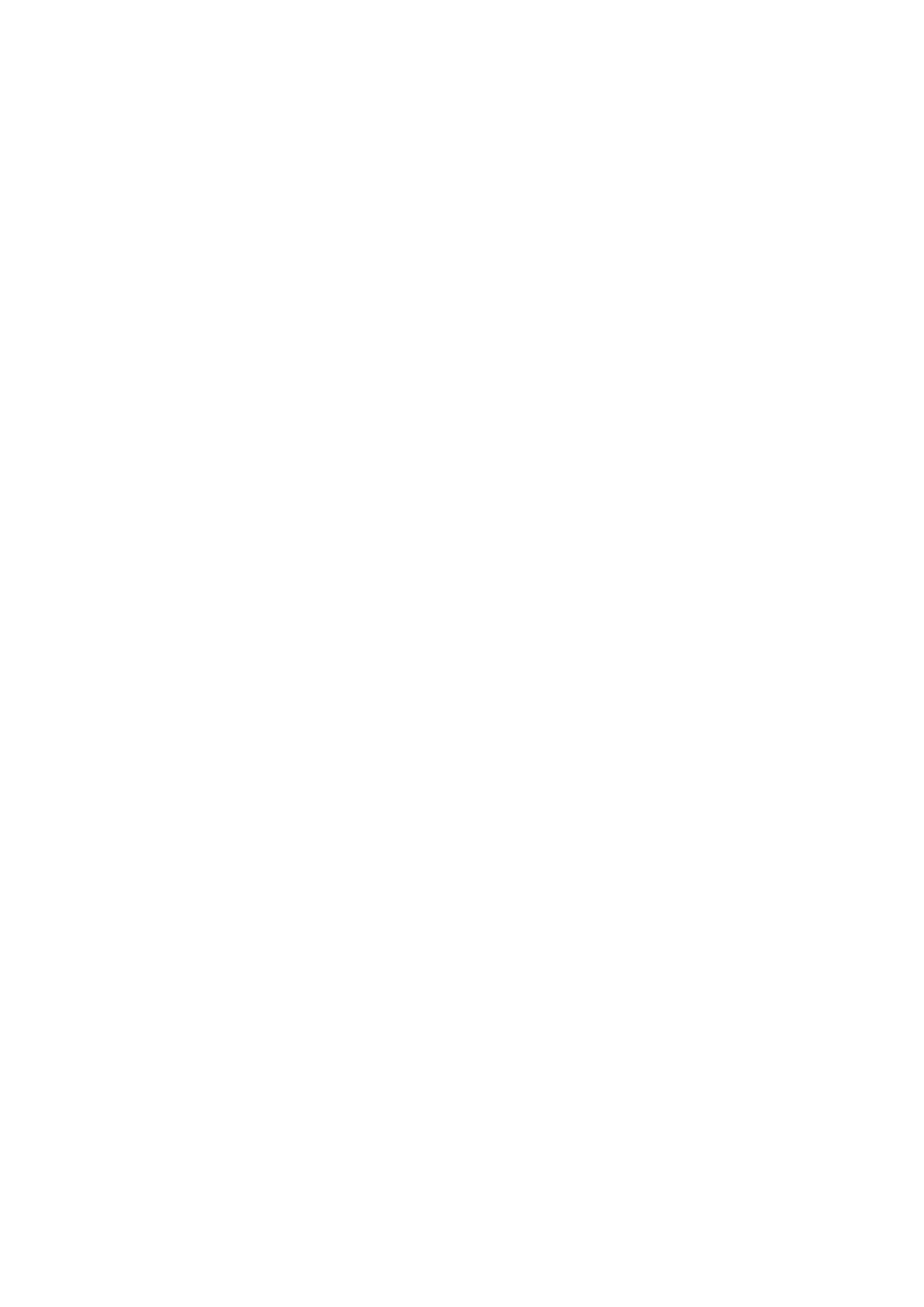

# **DRAFT TRADE MARKS, REGISTERED DESIGNS AND PATENTS (APPLICATION FORMS) (JERSEY) REGULATIONS 202-**

*Made [date to be inserted] Coming into force [date to be inserted]*

**THE STATES** make these Regulations under Article 31A of the [Trade Marks](https://www.jerseylaw.je/laws/current/Pages/05.900.aspx)  [\(Jersey\) Law](https://www.jerseylaw.je/laws/current/Pages/05.900.aspx) 2000, Article 20A of the [Registered Designs \(Jersey\) Law](https://www.jerseylaw.je/laws/current/Pages/05.700.aspx) 1957 and Article 24A of the [Patents \(Jersey\) Law](https://www.jerseylaw.je/laws/current/Pages/05.575.aspx) 1957 –

# <span id="page-10-0"></span>**1 [Trade Marks \(Jersey\) Law 2000](https://www.jerseylaw.je/laws/current/Pages/05.900.aspx) amended**

In the [Trade Marks \(Jersey\) Law](https://www.jerseylaw.je/laws/current/Pages/05.900.aspx) 2000 –

- (a) in Article  $4(3)(a)$  for "such manner as may be prescribed" there is substituted "such manner as the registrar may from time to time specify by publishing a notice, or providing an online form, on a website maintained by the registrar or the States of Jersey";
- (b) in Article 5(1) for "such manner as may be prescribed" there is substituted "such manner as the registrar may from time to time specify by publishing a notice, or providing an online form, on a website maintained by the registrar or the States of Jersey";
- (c) in Article 6(2) for "such manner as may be prescribed" there is substituted "such manner as the registrar may from time to time specify by publishing a notice, or providing an online form, on a website maintained by the registrar or the States of Jersey,".

# <span id="page-10-1"></span>**2 [Registered Designs \(Jersey\) Law 1957](https://www.jerseylaw.je/laws/current/Pages/05.700.aspx) amended**

In the [Registered Designs \(Jersey\) Law 1957](https://www.jerseylaw.je/laws/current/Pages/05.700.aspx) –

- (a) in Article 4(3) for "such manner as may be prescribed by rules of court" there is substituted "such manner as the Judicial Greffier may from time to time specify by publishing a notice, or providing an online form, on a website maintained by the Judicial Greffier or the States of Jersey,";
- (b) in Article 5(1) for "such manner as may be prescribed by rules of court" there is substituted "such manner as the Judicial Greffier may from time to time specify by publishing a notice, or providing an